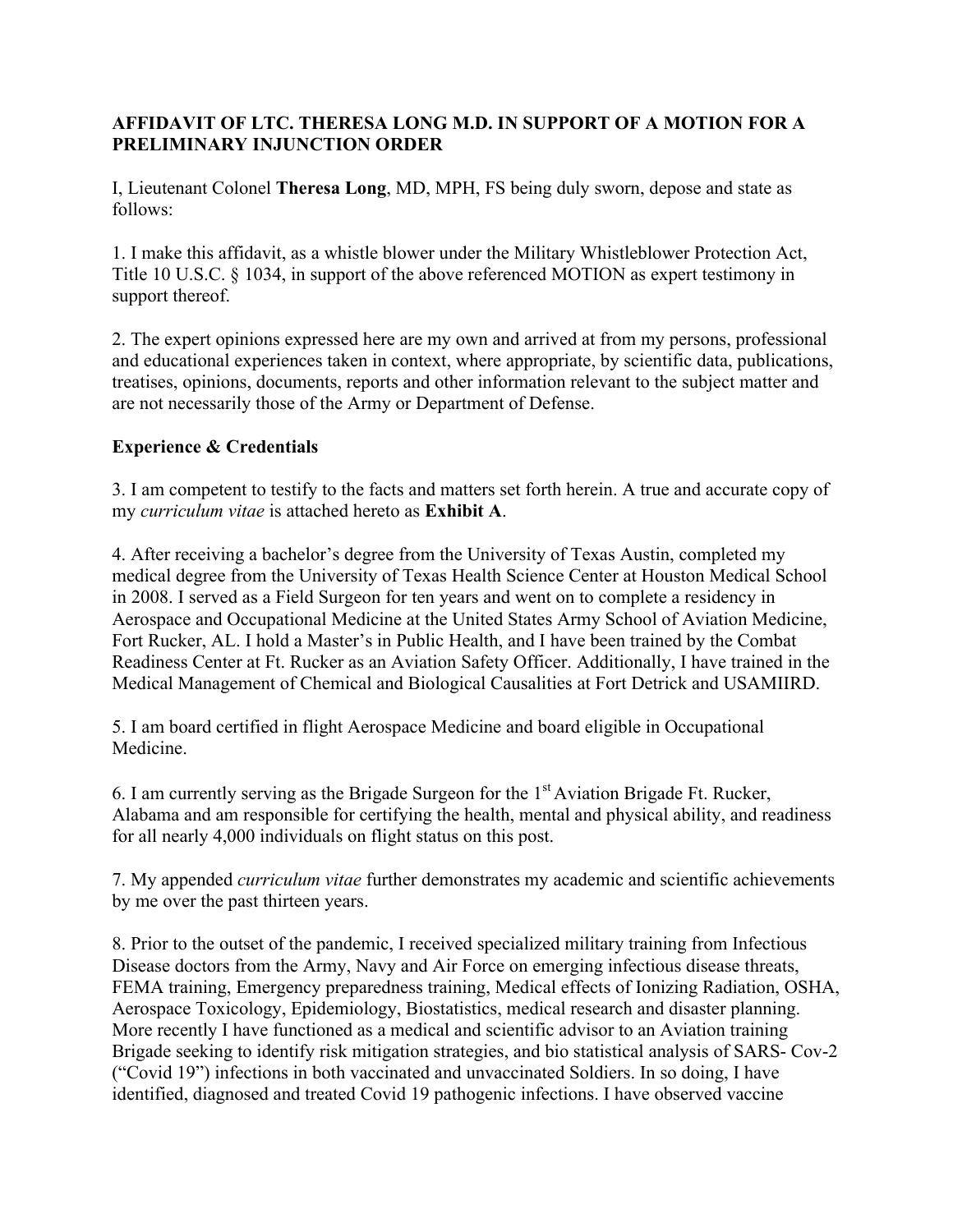adverse events following the administration of EUA vaccines, and followed the success of Soldiers who obtained various Covid 19 therapies outside the military. The majority of the service members within the DOD population are young and in good physical condition. Military aviators are a subset of the military population that has to meet the most stringent medical standards to be on flight status. The population of student pilots I take care of are primarily in their 20s-30s, males and in excellent physical condition. The risk of serious illness or death in this population from SARs-CoV-2 is minimal, with a survival rate of 99.997%.

9. In observing, studying and analyzing all the available data, information, samples, experiences, histories and results of these treatments and inoculations provided, I have formulated a professional opinion, which requires me to report those findings to superiors in the chain of command and colleagues in the military. I have done so with mixed results in terms of acceptance, rejection and threats of punishment for so sharing.

10. The application of risk management is critical to the safety and success in both medicine and aviation. Aerospace Medicine is a specialty devoted to safety of flight by the aeromedical dispositioning and treatment of flight crew members, as accomplished by the consistent and careful application of risk mitigation and management strategies. ATP 5-19, 1-3. Risk Management  $(RM)^1$  outlines a disciplined approach to express a risk level in terms readily understood at all echelons.

# 1 adminpubs.tradoc.army.mil/regulations/TR385-2withChange1.docx 4

# Case 1:21-cv-02228-RM-STV Document 17 Filed 09/24/21 USDC Colorado Page 7 of 269

11. 1-6. States, "A risk decision is a commander, leader, or individual's determination to accept or not accept. The risk(s) associated with an action he or she will take or will direct others to take. RM is only effective when specific information about hazards and risks is passed to the appropriate level of command for a risk decision. Subordinates must pass specific risk information up the chain of command."

12. "When the specific information about hazards and risks is passed to the appropriate level of command for a risk decision. Subordinates must pass specific risk information up the chain of command. Conversely, the higher command must provide subordinates making risk decisions or implementing controls with the established risk tolerance—the level of risk the responsible commander is willing to accept. RM application must be inclusive; those executing an operation and those directing it participate in an integrated process".

13. 1-7. States, "In the context of RM, a control is an action taken to eliminate a hazard or to reduce its risk. Commanders establish local policies and regulations if appropriate".

14. The five steps of Risk management include; 1. Identify the hazards, 2. Assess the hazards, 3. Develop controls and make risk decisions, 4. Implement controls, 5. Supervise and evaluate.

15. It is therefore my responsibility and that of every leaders to apply the steps of risk management to the current pandemic and countermeasures used. **The CDC and the FDA are**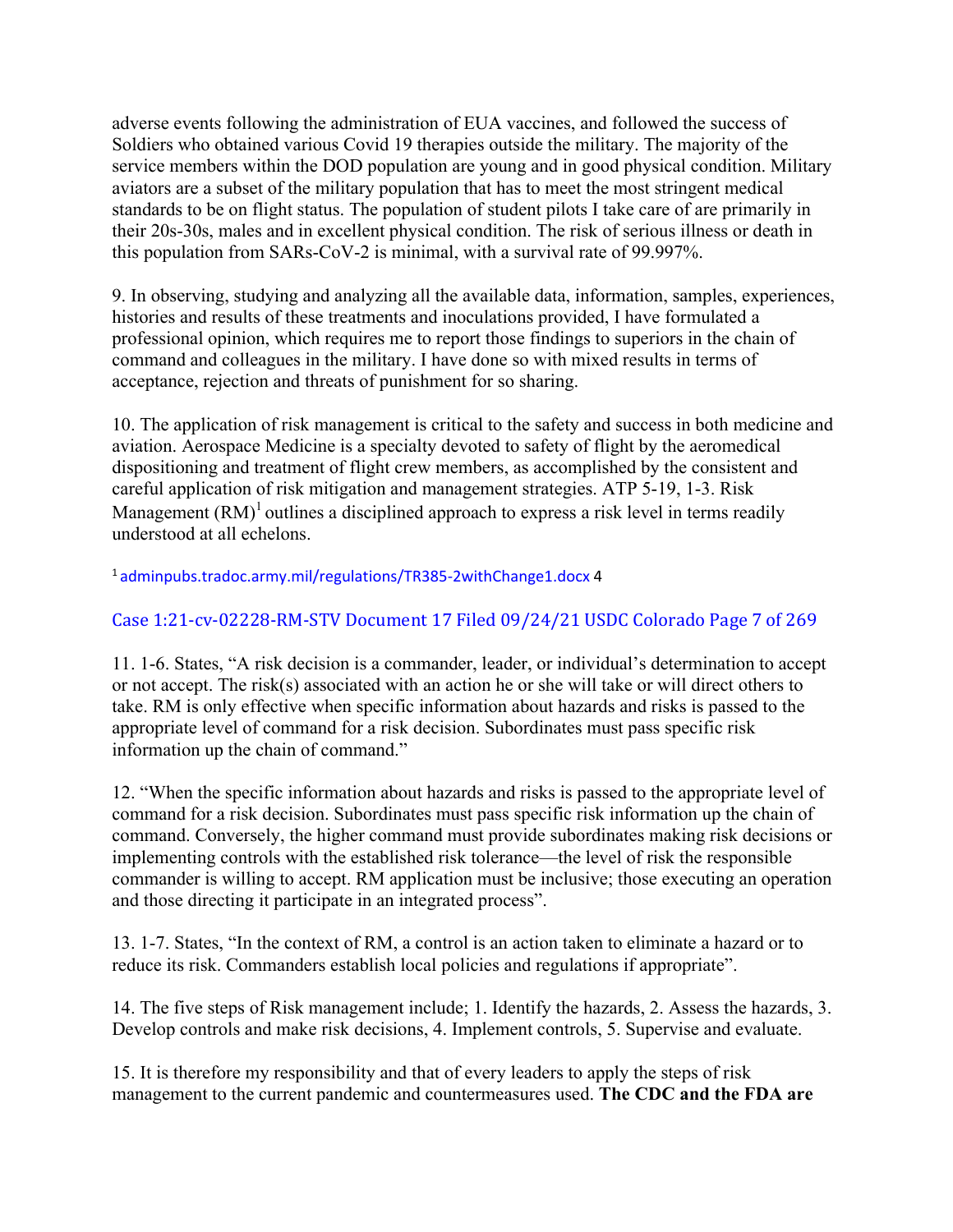**civilian agencies that do not have the mission of National Defense that the DOD has.**  Guidance and recommendations made by these civilian agencies must be filtered through strategic perspective of national defense and the potential risks recommendations may have on the health of the entire fighting force. Ensuring that the health of the fighting force is not compromised is a strategic imperative, for which **every** military physician is responsible to of the entire fighting force. Ensuring that the health of the fighting force is not compromised is a strategic imperative, for which **every** military physician is responsible to ensure.

16. **Step 1: Identify the hazards:** As defined by FM 1-02.1 Operational Terms, pg. 1- 48, hazard is a condition with the potential to cause injury, illness, or death of personnel; damage to or loss of equipment or property; or mission degradation.

17. **Step 2: Assess the Hazards:** There are numerous therapeutic agents that have been proven to significantly reduce infection and therefore provide protection from the harmful effects of SARs-CoV-2.

18. Literature has demonstrated that natural immunity is durable, completed, and superior to vaccination immunity to SARs-CoV-2. mRNA vaccines produced by Pfizer and Moderna both have been linked to myocarditis, especially in young males between  $16-24$  years old,<sup>2</sup> The majority of young new Army aviators are in their early twenties. We know there is a risk of myocarditis with **each** mRNA vaccination. We additionally now know that vaccination does not necessarily prevent infection or transmission of SARs-CoV-2Therefore individuals fully vaccinated with mRNA vaccines have at least two independent risk factors for myocarditis after vaccination. Additional boaster shots add more risk. It is impossible to perform a risk/benefit analysis on the use of mRNA as counter measures to SARs-CoV-2 without further data... Use of mRNA vaccines in our fighting force, presents a risk of undetermined magnitude, in a population in which **less than 20 active-duty personnel out of 1.4 million, died of the underlying SARs-CoV-2.** 

19. Aircrew Training Program (ATP) 5-19, 1-8. **Accept No Unnecessary Risk**, states, "An unnecessary risk is any risk that, if taken, **will not contribute meaningfully to mission accomplishment or will needlessly endanger lives or resources**. Army leaders accept only a level of risk in which the potential benefit outweighs the potential loss.

20. Research shows that most individuals with myocarditis do not have any symptoms. Complications of myocarditis include dilated cardiomyopathy, arrhythmias, sudden cardiac death and carries a mortality rate of 20% at one year and 50% at 5 years. According to the National Center for Biotechnology Information, U.S. National Library of Medicine, "despite optimal medical management, overall mortality has not changed in the last 30 years".

21. **Step 3: Develop controls and make risk decisions:** Because vaccination with mRNA increase the risk of myocarditis, a comprehensive screening program should be implemented immediately to identify individuals who have been affected and attempt to mitigate immediate risks and long-term disability.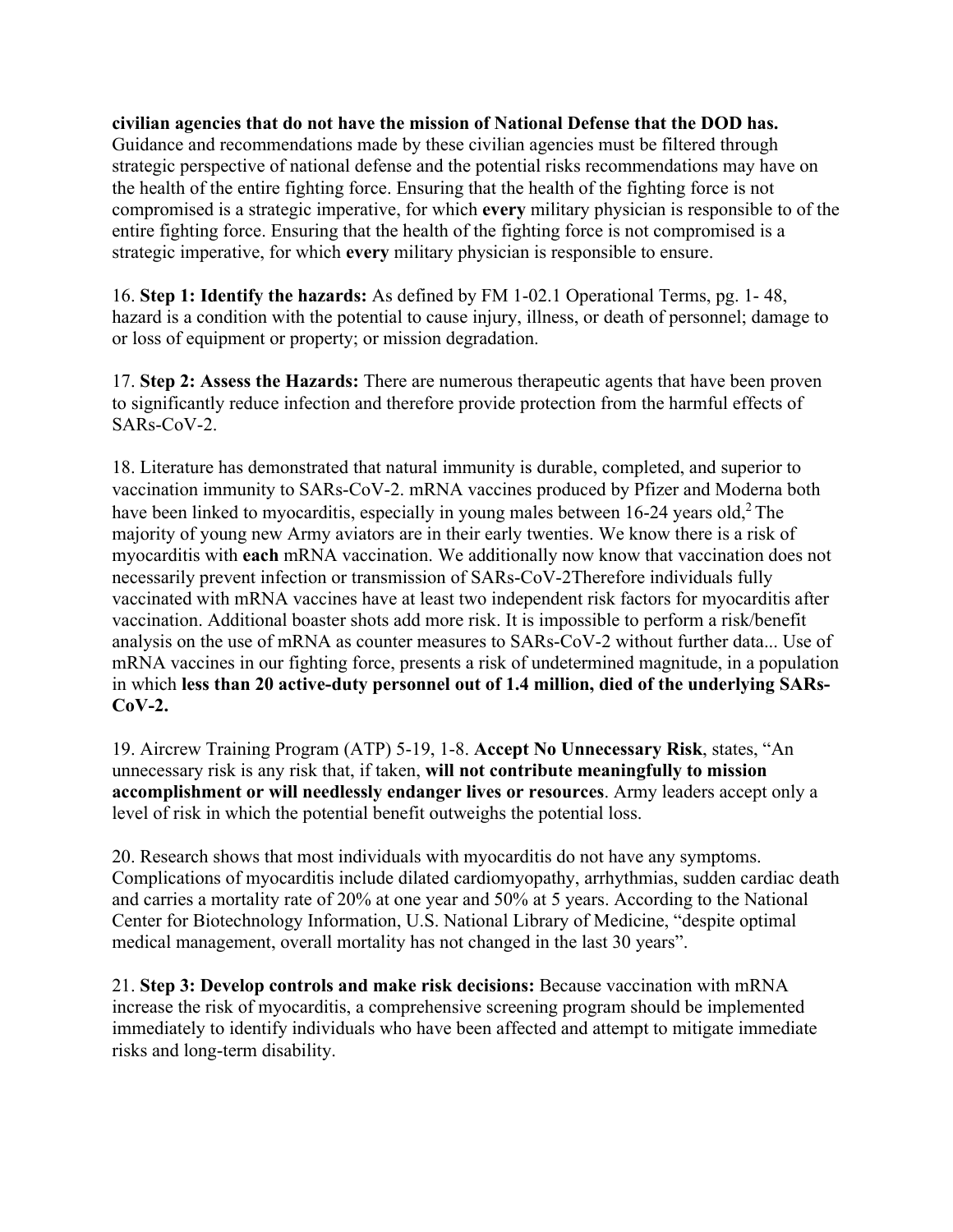22. **Step 4: Implement Controls:** Send out clear guidance to all DOD healthcare professionals on risks of-vaccination myocarditis. Compulsory SARs-CoV-2 mRNA vaccination program should be immediately suspended until research can be done to determine the true magnitude of risk of myocarditis in individuals who have been vaccinated. We must evaluate and immediately implement alternatives to mRNA vaccines, to include Ivermectin (FDA approved 1996), Remdesivir (FDA approved 2020), Hydroxychloroquine (FDA approved 1955), Regeneron (FDA EU approved 2020). Review VAERS data for deaths from COVID for age-matched data and data from active duty COVID deaths within the DOD to perform a risk/benefit analysis.

23. **Step 5: Supervise and evaluate:** We must establish a screening program to identify those at increased risk of myocarditis, i.e. those that have, received mRNA vaccinations with Comirnaty, BioNTech or Moderna, or have any of the following symptoms chest pain, shortness of breath or palpitations They should have screening tested performed in accordance with the CDC recommendations prior to return to flight duties. Per the CDC guidelines the initial evaluation of individuals identified according to the above criteria include; ECG, troponion level, inflammatory markers such as the C-reactive protein and erythrocyte sedimentation rate. It should be noted that the gold standard for diagnosis of myocarditis is end myocardial biopsy (EMB).

24. Given that the labels for Comirnaty and BioNtech clearly state that the vaccination should not be given to individuals that are allergic to ingredients. I have noted that one of the primary ingredients of the Lipid Nanoparticle delivery system is "ALC 1035" (two attachments, parts highlighted) in the Pfizer shots. The forth attachment is the toxicity report on ALC-1035, which comprises between 30-50% of the total ingredients.<sup>3</sup> The Safety Data Sheet, (attached as Exhibit B) for this primary ingredient states that it is Category 2 under the OSHA HCS regulations (21 CFR 1910) and includes several concerning warnings, including but not limited to:

- 1. Seek medical attention if it comes into contact with your skin;
- 2. If inhaled and If breathing is difficult, give cardiopulmonary resuscitation
- 3. Evacuate if there is an environmental spill
- 4. the chemical, physical, and toxicological properties have not been completely investigated
- 5. Caution: Product has not been fully validated for medical applications. For research use only

25. Other journals and scientific papers also denote that this particular ingredient has never been used in humans before.<sup>4</sup> To be abundantly clear, one of the listed primary ingredients of these injectables is Polyethylene glycol ("PEG") which is a derivative of ethylene oxide. Polyethylene Glycol is the active ingredient in antifreeze. While it is hard to believe this is a key ingredient in these vaccines, it would explain the increased cardiovascular risk to users of the BioNTech or Comirnaty shots. I cannot discern what form of alchemy Pfizer and the FDA have discovered that would make antifreeze into a healthful cure to the human body. Others seem to agree my point per recent scientific studies that caused a group of 57 doctors and scientists to call for an immediate halt to the vaccination program.<sup>5</sup> In short, this antifreeze ingredient is being studied for the first time in human injectables. According to the VAERS data, which admittedly underreports by as much as 100 times the actual SAE's, there are well more than 600,000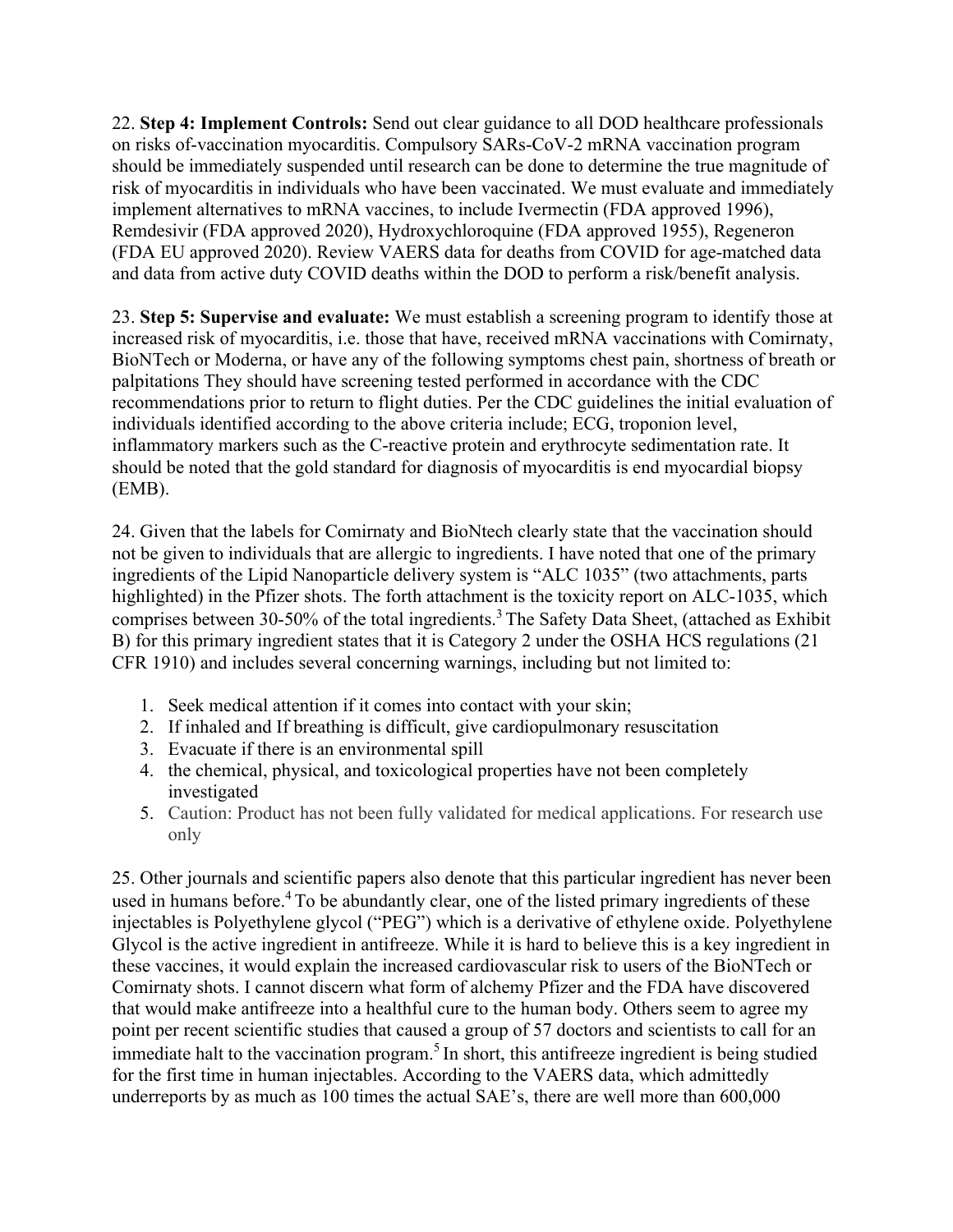documented Serious Adverse Events (ones requiring medical attention) alone and more than 13,000 fatalities directly linked to this particular vaccine. I cannot understand how this vaccine remains on the list of available options to treat Covid, when there are so many other non-deadly or injurious options available.

26. As such, I believe it is reasonable to conclude that many humans are allergic to these dangerous and deadly toxins and therefore should not take vaccinations with either Comirnaty or BioNtech. Again, I have identified an agent that possess a significant hazard to Soldiers, which would fall under DA Pam 385-61 Toxic Safety Standards cited in 2-11.

27. My assessment is that ALC 0315 is a known toxin with little study, specifically restricted to "research only" and effectively has no prior use history, with the SDS designation of (GHS02), listed as H315 and H319, in other words, hazardous if inhaled, ingested or in contact with skin and a health hazard with the designation (P313). A review of the SDS outlines that it is not for human or veterinary use,

28. I have not taken significant time to delineate the risks of other Covid 19 Vaccines other than the Safety Data Sheet of Moderna's key ingredient, SM-102 (attached as Exhibit C). Suffice it to say that SM-102 is significantly more dangerous than the Pfizer ALC 3015 and it appears that the DOD is not actively acquiring or distributing this IND/EUA. If the DOD were to undertake use of the Moderna vaccine, one can expect a much higher Serious Adverse Event and fatality rate given that SM-102 carries an express warning "Skull and Crossbones" characterized under the GHS06 and GHS08. In other words, this Moderna ingredient is deadly.

29. Given that these Covid 19 Vaccines were both Investigational New Drugs and Emergency Use Authorization vaccines, I have taken considerable time to understand potential risks, hazards and dangers these and any new drug or Investigational New Drug will may have on the health, safety and operational readiness or ability of pilots under my care and at this post. I have sought to research military records and track systems for recording events and Serious Adverse Events and fatalities associated with vaccines, new vaccines and Emergency Use, investigational vaccines in computer data systems recommended by the General Accounting Office in 2002 and ordered to be developed and implemented by the Secretary of Defense in 2003.

30. A weekly MEDSITREP report fails to report the CDC data from VAERS or internal data regarding vaccine adverse events. Despite recommendation made by the Government Accountability Office in the GAO's survey of Guard and Reserve Pilots and Aircrew GAO-02- 445, published Sep 20,2002, in which it was recommended that the Secretary of Defense should direct the establishment of an active surveillance program (unlike the passive VAERS) to identify and monitor adverse events, was not implemented. I have been unable to locate, access or asses any data, data base or internal system to track, store, evaluate or research the effects of vaccines on our military members or pilots.

31. I have also reviewed scientific data and peer reviewed studies that discuss, analyze results and conclude that natural immunity is at least as good if not far superior to any Covid Vaccine available at this time. I have also reviewed Dr. Peter McCullough's sworn affidavit in support of and in relation to the Complaint filed in this case and have reviewed its supporting data. An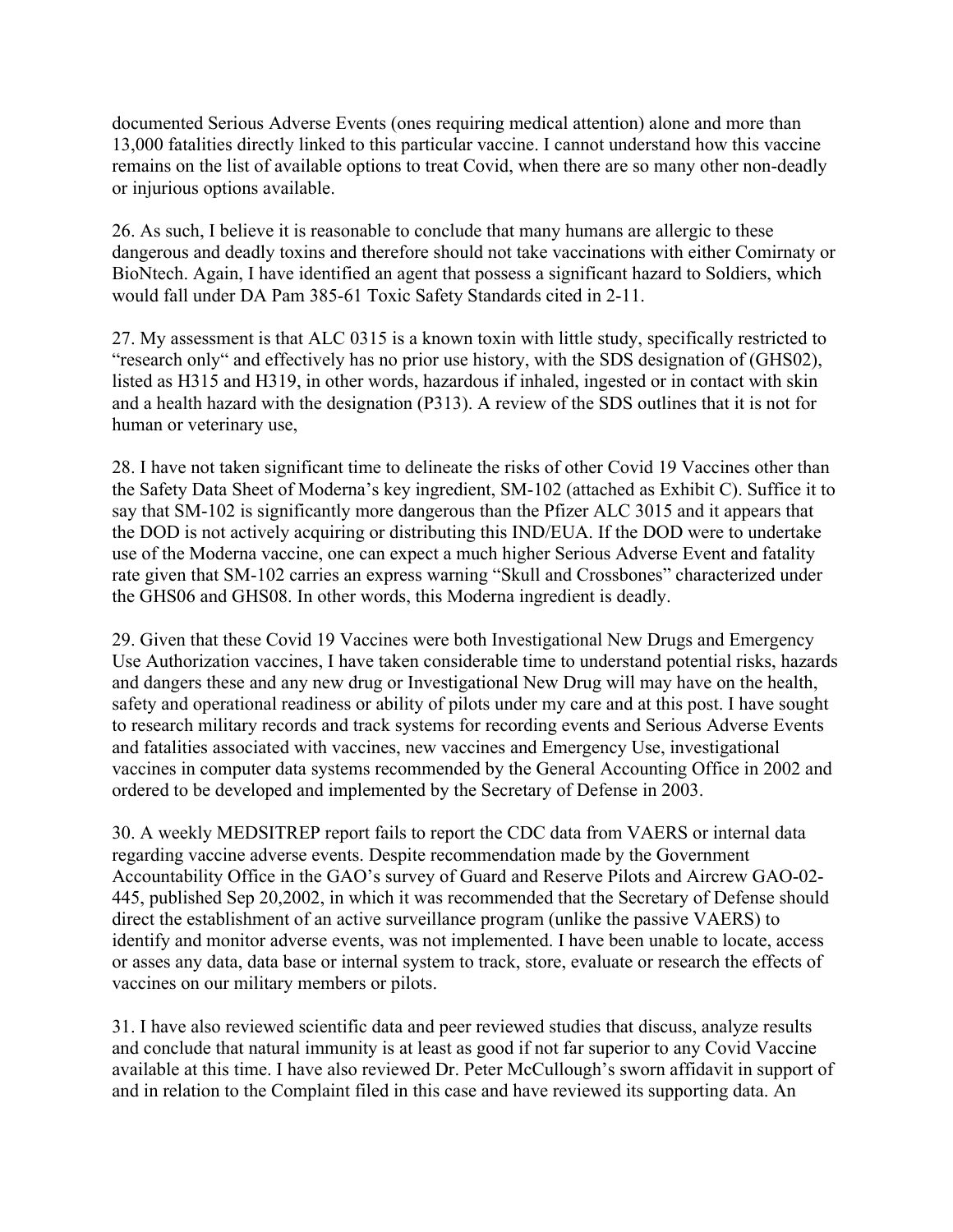additional peer-reviewed study not referenced in Dr. McCullough's materials also supports the same conclusions drawn and reports that natural immunity provides a 13 fold better protection against Covid 19 infections than any currently available Covid 19 Vaccine<sup>6</sup>. More recently, in a meeting of the FDA Advisory Committee on September 17 of this year, fourteen of seventeen members voted against the authorization of any Covid booster vaccines in the juvenile age group having noted that the vaccine program has breached the defining test under the EUA statute as to whether the experimental treatment benefits outweigh the risks; in fact, they found the shots are far more dangerous than helpful in this age group and some voiced concerns that this would apply generally to all age groups.<sup>7</sup>

32. I am also aware of the Secretary of Defense Austin's order in relation to Covid Vaccine mandates made this week. In an information paper, it was stated that, "Unit personnel should use only as much force as necessary to assist medical personnel with immunizations." The use of force to administer a medical treatment or therapy against the will of a mentally competent individual constitutes medical battery and universally violates medical ethics. Currently, I am not aware of the Comirnaty available within the DOD. Emergency Use Authorized vaccines, despite the attempt to characterize some of them as approved despite such approved versions not being available and regardless of a military member's prior immunity to Covid 19; even where it may be demonstrated with a recent antibody test.

33. Finally, I have reviewed a recent study *entitled "US COVID-19 Vaccines Proven to Cause More Harm than Good Based on Pivotal Clinical Trial Data Analyzed Using the Proper Scientific Endpoint, All Cause Severe Morbidity," by J. Bart Classen, MD and published in Trends in Internal Medicine; August 25, 2021.* Attached as Exhibit D.

*34.* I have also seen policies, memoranda and guidance as it relates to exemptions for vaccinations as fully detailed in Army Regulation 40-562, which purport to eliminate any exemption for prior immunity by our military personnel.

# **Opinion**

35. I have reviewed the Motion for a Preliminary Injunction which discusses the issue

of prior immunity benefits outweighing the risks of using experimental Covid 19

Vaccines, together with proposed exhibits and materials cited therein. In opinion on this subject matter, I am also drawing my own conclusions that will be put into practice in my current role as an Army flight surgeon knowing full well the horrific repercussions this decision may befall me in terms of my career, my relationships and life as an Army doctor.

36. I personally observed the most physically fit female Soldier I have seen in over 20 years in the Army, go from Colligate level athlete training for Ranger School, to being physically debilitated with cardiac problems, newly diagnosed pituitary brain tumor, thyroid dysfunction within weeks of getting vaccinated. Several military physicians have shared with me their firsthand experience with a significant increase in the number of young Soldiers with migraines, menstrual irregularities, cancer, suspected myocarditis and reporting cardiac symptoms after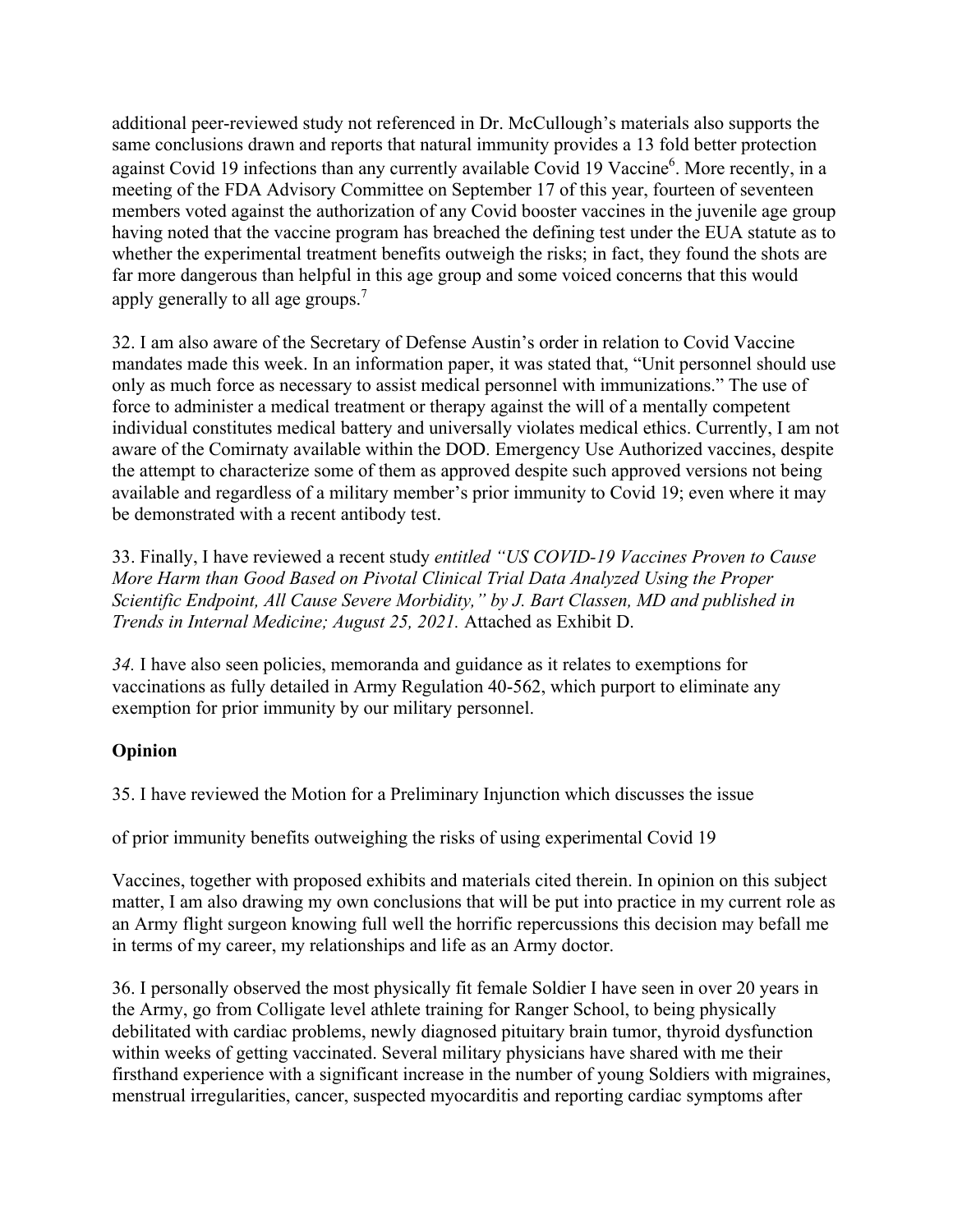vaccination. Numerous Soldiers and DOD civilians have told me of how they were sick, bedridden, debilitated, and unable to work for days to weeks after vaccination. I have also recently reviewed three flight crew members' medical records, all of which presented with both significant and aggressive systemic health issues. Today I received word of one fatality and two ICU cases on Fort Hood; the deceased was an Army pilot who could have been flying at the time. All three pulmonary embolism events happened within 48 hours of their vaccination. I cannot attribute this result to anything other than the Covid 19 vaccines as the source of these events. Each person was in top physical condition before the inoculation and each suffered the event within 2 days post vaccination. Correlation by itself does not equal causation, however, significant causal patterns do exist that raise correlation into a probable cause; and the burden to prove otherwise falls on the authorities such as the CDC, FDA, and pharmaceutical manufacturers. I find the illnesses, injuries and fatalities observed to be the proximate and causal effect of the Covid 19 vaccinations.

38. I can report of knowing over fifteen military physicians and healthcare providers who have shared experiences of having their safety concerns ignored and being ostracized for expressing or reporting safety concerns as they relate to COVID vaccinations. The politicization of SARs-CoV-2, treatments and vaccination strategies have completely compromised long-standing safety mechanisms, open and honest dialogue, and the trust of our service members in their health system and healthcare providers.

39. The subject matter of this Motion for a Preliminary Injunction and its devastating effects on members of the military compel me to conclude and conduct accordingly as follows:

- 1. a) None of the ordered Emergency Use Covid 19 vaccines can or will provide better immunity than an infection-recovered person;
- 2. b) All three of the EUA Covid 19 vaccines (Comirnaty is not available), in the age group and fitness level of my patients, are more risky, harmful and dangerous than having no vaccine at all, whether a person is Covid recovered or facing a Covid 19 infection;
- 3. c) Direct evidence exists and suggests that all persons who have received a Covid 19 Vaccine are damaged in their cardiovascular system in an irreparable and irrevocable manner;
- 4. d) Due to the Spike protein production that is engineered into the user's genome, each such recipient of the Covid 19 Vaccines already has micro clots in their cardiovascular system that present a danger to their health and safety;
- 5. e) That such micro clots over time will become bigger clots by the very nature of the shape and composition of the Spike proteins being produced and said proteins are found throughout the user's body, including the brain;
- 5. f) That at the initial stage this damage can only be discovered by a biopsy or Magnetic Resonance Image ("MRI") scan;
- 6. g) That due to the fact that there is no functional myocardial screening currently being conducted, it is my professional opinion that substantial foreseen risks currently exist, which require proper screening of all flight crews.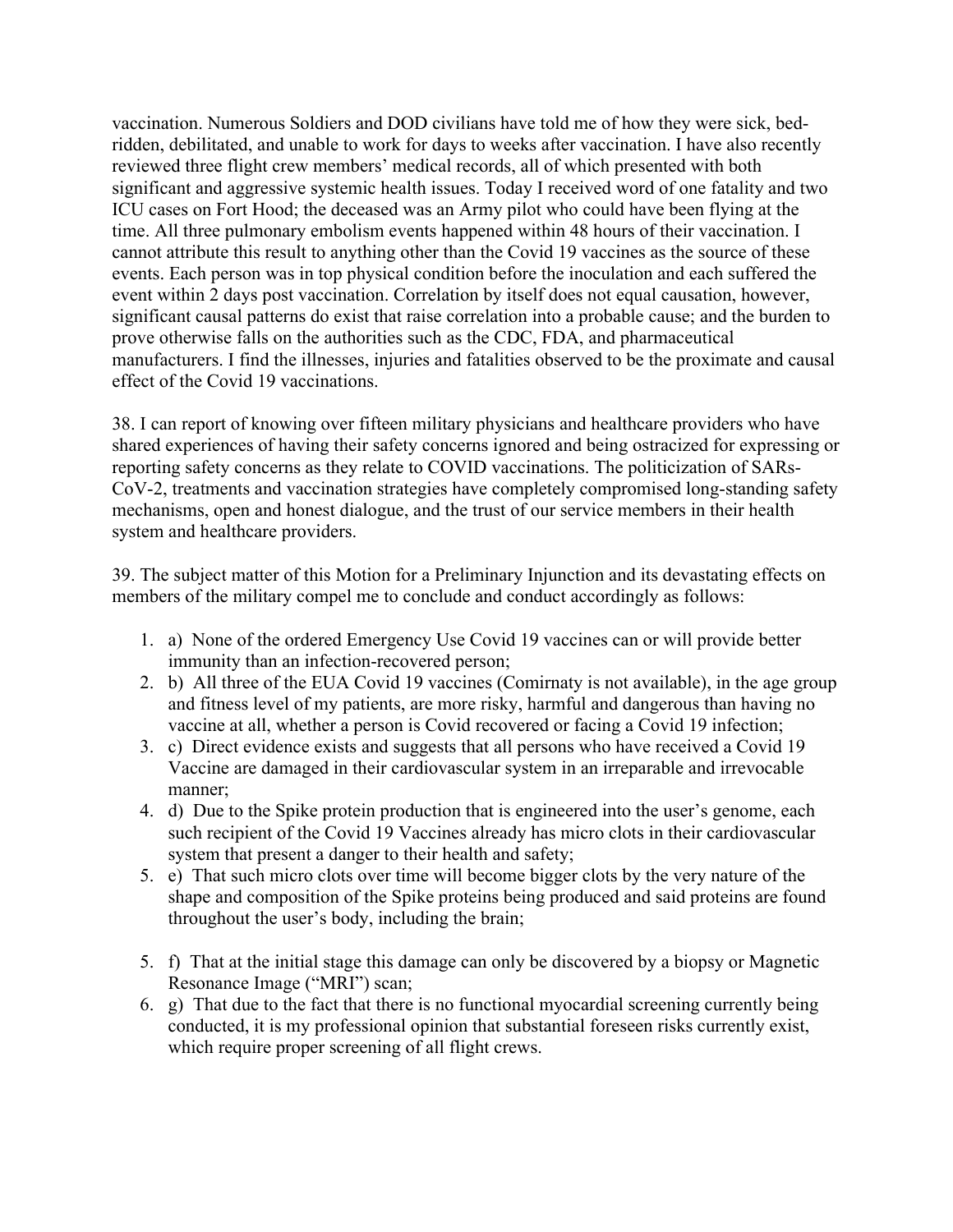- 7. h) That, by virtue of their occupations, said flight crews present extraordinary risks to themselves and others given the equipment they operate, munitions carried thereon and areas of operation in close proximity to populated areas.
- 8. i) That, without any current screening procedures in place, including any Aero Message (flight surgeon notice) relating to this demonstrable and identifiable risk, I must and will therefore ground all active flight personnel who received the vaccinations until such time as the causation of these serious systemic health risks can be more fully and adequately assessed.
- 9. j) That, based on the DOD's own protocols and studies, the only two valuable methodologies to adequately assess this risk are through MRI imaging or cardio biopsy which must be carried-out.
- 10. k) That, in accordance with the foregoing, I hereby recommend to the Secretary of Defense that all pilots, crew and flight personnel in the military service who required hospitalization from injection or received any Covid 19 vaccination be grounded similarly for further dispositive assessment.
- 11. l) That this Court should grant an immediate injunction to stop the further harm to all military personnel to protect the health and safety of our active duty, reservists and National Guard troops.

40. I am competent to opine on the medical and flight readiness aspects of these allegations based upon my above-referenced education and professional medical, aviation and military experience and the basis of my opinions are formed as a result of my education, practice, training and experience.

41 As an Aerospace Medicine Specialist, and flight surgeon responsible for the lives of our Army pilots, I confirm and attest to the accuracy and truthfulness of my foregoing statements, analysis and attachments or references hereto:

\_\_\_\_\_\_\_\_\_\_\_\_\_\_\_/S/\_\_\_\_\_\_\_\_\_\_\_\_\_\_\_\_\_\_ LTC Theresa Long, MD, MPH, FS

I, Lieutenant Colonel Theresa Long, MD, MPH, FS, declare under the penalty of perjury of the laws of the United States of America, and state upon personal knowledge that: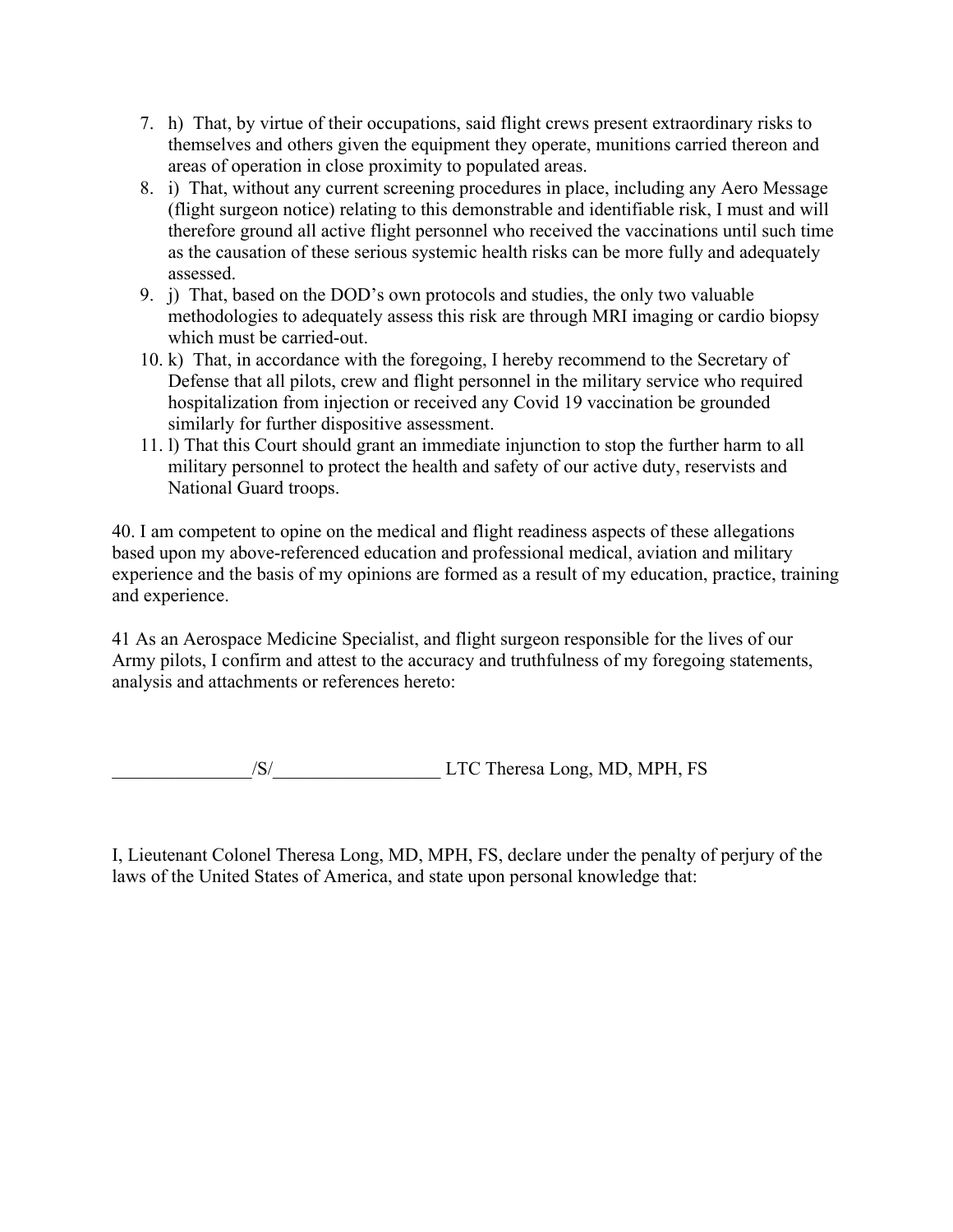# **THERESA MARIE LONG, MD, MPH, FS LTC, MEDICAL CORPS, U.S. Army**

## **Medical Education**

United States Army School of Aviation Medicine Aerospace/Occupational Medicine Residency University of West Florida Graduate Student -MPH

06/2019-6/2021

Carl R. Darnall Army Medical Center, Fort Hood, Texas Family Medicine Internship 06/2008-11/2010 Unrestricted Medical License, IN

09/2003 - 06/2008 University of Texas Medical School at Houston, Houston, Texas 06/2008 M.D.

08/2001 - 08/2004 Undergraduate - University of Texas at Austin, Austin, TX 05/2004 B.S. Neurobiology

## **Research Experience**

08/2018 – 5/2020 School of Aviation Medicine University of West Florida MPH program https://tml526.wixsite.com/website Performed a cross-sectional study on Intervertebral Disc Disease Among Army Aviators and Air Crew

## **08/2002 - 05/2003**

University of Texas at Austin, Texas Research Assistant, Dr. Dee Silverthorn Performed academic research in effort to update medical facts and the latest research information for the publication of the fourth edition of Human Physiology

## **09/2000 - 11/2000**

Neuropharmacology Research, Texas Lab Tech, Dr. Silverthorn Acquisition of rat cerebellums for research in gene sequencing. The focus of the project was to determine the DNA sequence of the receptor in the developing fetal brain that binds to ethanol and induces apoptosis leading to fetal alcohol syndrome.

### **Publications/Presentations/Poster Sessions Presentations/Posters**

Poster: Intervertebral Disc Disease Among Army Aviators and Air Crew, presented during the 2021 American Occupational Healthcare Conference. Long, Theresa M., Sorensen, Christian, Victoria Zumberge. (2003, May). Sodium dependent transport of Chlorophenol red uptake by Malpighian tubules of acheta domesticus. Poster presented at: University of Texas at Houston; Austin, TX.

## **Volunteer Experience**

08/ 2005 - 09/2005 University of Texas - Houston, Health Science Ctr, Texas Medical Student -Provided medical aid and support for Acute Care and triage of Hurricane Katrina evacuees.

### **Work Experience**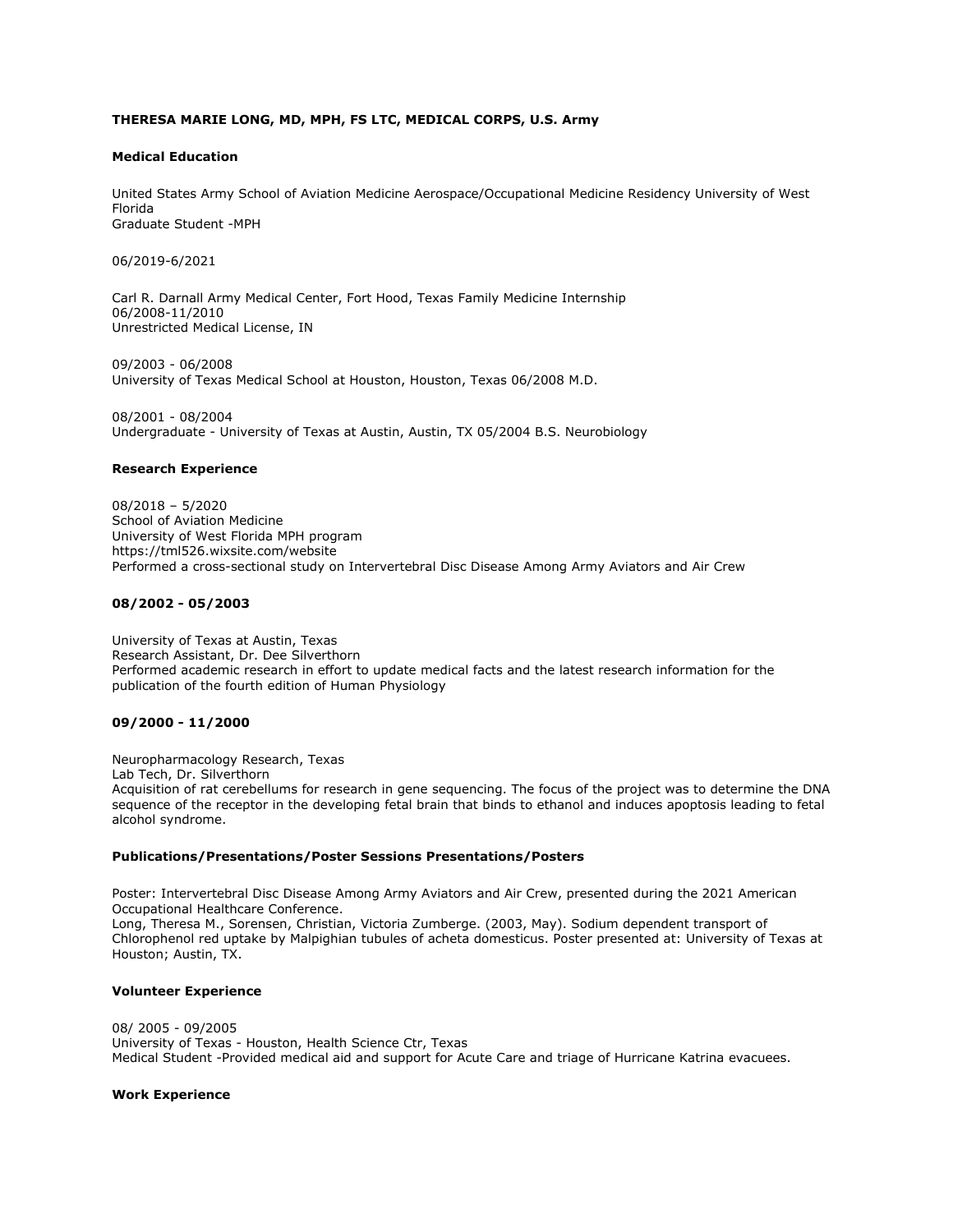### **06/2021- Present 1st Aviation Brigade TOMS Surgeon**

Serve as the Medical Advisor to the  $1<sup>st</sup>$  Aviation Brigade Commander regarding health and fitness of over 3600 officers, warrant officers and Soldiers. The Brigade is comprised of three aviation training battalions, responsible for initial entry rotary wing/ fixed wing flight training, advanced aircraft training. as well as Specific duties include ensuring safety of flight in Army Aviation operations by functioning as Flight Surgeon, while ensuring the health and fitness of military police, firefighters and military working dogs that support Ft. Rucker. Tasked with conducting epidemiological and biostatistical analysis of injuries and illnesses (SARs CoV-2) and medical trends that occur during training and identify and implement strategies to mitigate delays or lost training time.

# **05/2018-06/2021 Aerospace and Occupational Medicine Resident**

Graduate Medical Education training in Aerospace and Occupational Medicine while obtaining a Master's in Public Health. Specialty training included the Flight surgeon course, The Instructor/Trainer course, Space Cadre Course, Medical Effects of Ionizing Radiation, Medical Management of Chemical and Biological Casualties course at USAMIIRD, Ft. Detrick, NASA, 7th Special Forces, Aviation Safety Officer Course, Global Medicine Symposium, OSHA, Dept of Transportation, Textron Bell Helicopters, Brigade Healthcare Course, Preventative Medicine Senior Leaders Course, Joint Enroute Critical Care Course, Army Aeromedical Activity, research on Intervertebral Disc Disease.

05/2015-05/2018

### **Department of Rehabilitation Services General Medical Officer**

Assigned to Carl R. Darnall Army Medical Center Physical Medicine clinic with special duties Function as General Medical Officer, to mitigate the number of high risk patients get referred off-post to Pain management and PM&R clinics. Functioned as the Performance Improvement officer for PM&R, the Chiropractic Clinic OIC, and the MEB/IDES Subject Matter Expert to IPMC multi-disciplinary team. Significantly increased access to care to the Physical Medicine clinic. Was instrumental in leading the hospital transition for the Chiropractic clinic, contributing to the subsequent successful Joint Commission inspection. Increased access to care in the Chiropractic clinic by 500%.

9/2013- 5/2015

## **Department of Pediatrics/ Department of Deployment & Operational Medicine General Medical Officer**

Assigned to the Carl R. Darnall Army Medical center Pediatric Clinic with special duties within the Department of Deployment & Operational Medicine. Provided acute and routine medical care for newborn to age 18 and collaborated with Lactation Team Leader to develop research matrix to ensure effective use of resources to meet Perinatal Core Measures PC-05 for Joint Commission Accreditation. Demonstrated initiative by providing emergency medical care to one of the victims of the April 2, 2014 FT Hood shooting.

10/2012-9/2013

## **Department of Deployment Medicine/ Emergency Medicine General Medical Officer**

Assigned to the Department of Deployment & Operational Medicine at Carl R Darnall Army Medical Center (CRDAMC) with specific duties directed by the CRDAMC DCCS. Supported soldier deployment/redeployment from combat, while also performing clinical rotations within the Emergency and Internal Medicine Departments to increase access to care for acutely ill patients. Improved productivity of the SMRC by conducting ETS, Chapter, Special Forces, Airborne, Ranger, SERE, and OCS/WOCS physicals. Ensured DODM success with 90% CRDAMC staff compliance of their annual PHA's. Selected to become an ACLS instructor.

06/2012-10/01/2012

# **Department of the Army Inspector General Agency**

#### **Disability Medicine Subject Matter Expert (SME) - Temporary Dept of the Army Inspector General** Assistant Inspector General on Medical Disability (Subject Matter Expert)

Selected above my peers, from across the Army AMEDD as one of three medical NARSUM Subject Matter Experts to function as a temporary assistant Inspector General, in a SECARMY directed inspection of the MEB/IDES system. Planed, coordinated, and conducted inspections of agencies/commands and to gather required data and